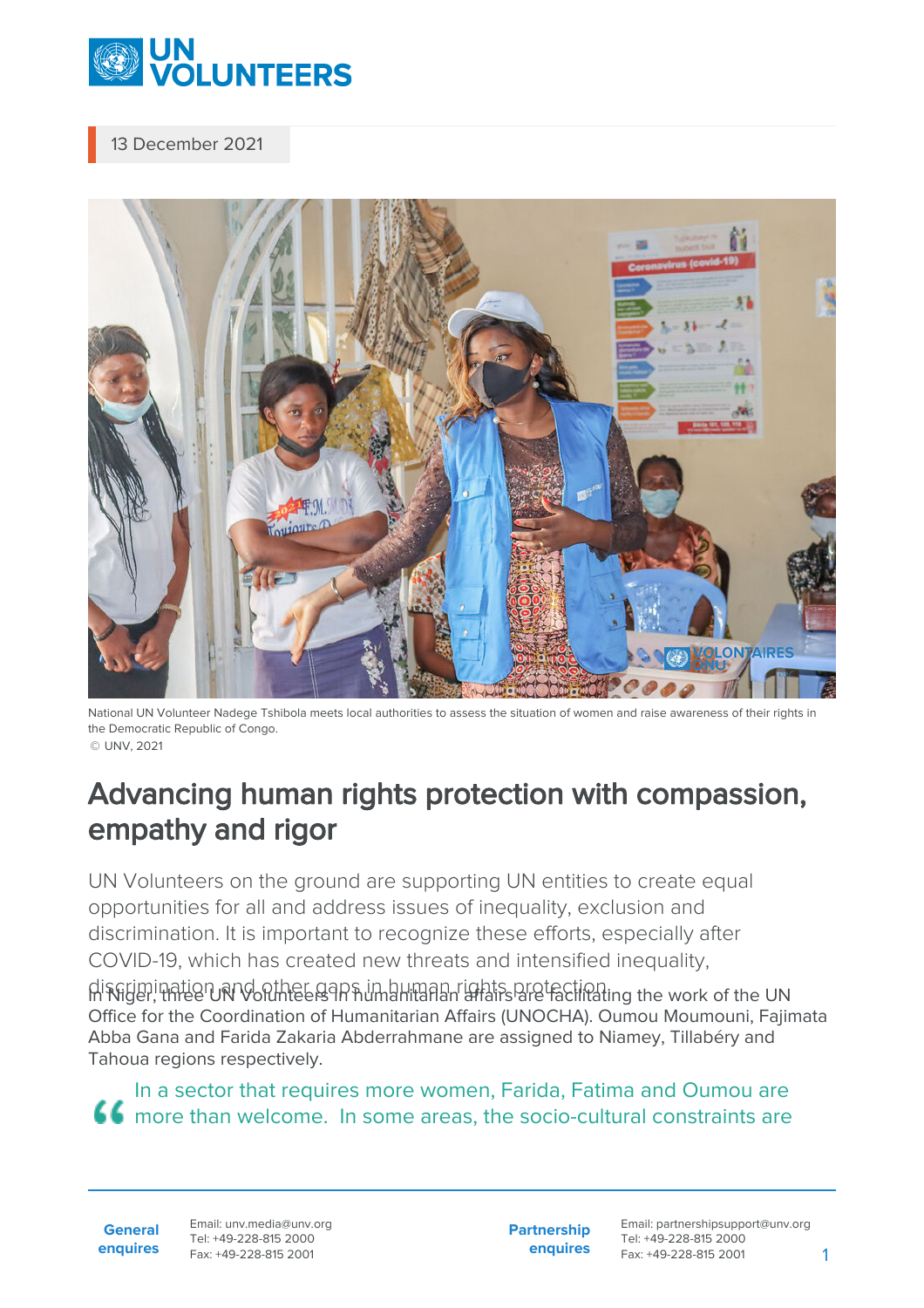

## such that, despite the emergency, only women can interact with the women. So having these volunteers on our team is a huge help. --Ms Khadidjatou Yara, Head of the OCHA Tahoua sub-office, Niger

Farida was instrumental in coordinating the emergency response to the Bakoret attack in Niger, which forced more than 500 families to flee. She worked directly with the beneficiaries, mainly widows and orphans, to determine their urgent needs, in close collaboration with the government and humanitarian partners.

Working in the field requires compassion and empathy, but also rigor, to quickly define appropriate emergency responses. The direct contact with victims has instilled in me the true meaning of what I do and the necessity to do it well, to help them recover their rights. --Farida Zakaria Abderrahmane, UN Volunteer with UNOCHA, Niger

In the Democratic Republic of the Congo (DRC), national UN Volunteer Nadege Tshibola serves with the UN Development Programme (UNDP). She is the focal point of a project for justice and empowerment of women and girls in Kananga, Dibaya center, Tshimbulu, Kinshasa and the Ituri region.

Nadege facilitates awareness-raising activities, medical care and psychosocial support for women and girls. She collaborates with UN partners like the UN Population Fund (UNFPA), UN Joint Human Rights Office (UNJHRO) and local non-governmental organizations. She also works a lot with traditional leaders. The project she is involved in has a legal and judicial component to defend the rights of women victims of gender-based violence and empower them through income-generating activities.

Thanks to our human rights-based approach, some traditional chiefs **66** have already started to refer women's rights violations cases to us and are raising awareness among women. Their support is helpful in the local context, where some women have gone through quite a lot. --Nadege Tshibola, UN Volunteer with UNDP, DRC

International UN Volunteer Edokossi Kodjo Agbemebia also supports UNJHRO, within the framework of the UN Organization Stabilization Mission in the DRC (MONUSCO). A former human rights activist in his home country, Togo, he volunteered abroad to broaden his experience. Kodjo serves in Bukavu, in South Kivu, where he facilitates the implementation of the human rights mandate. He monitors prison facilities and the conditions of prisoners. Kodjo also follows up on individual cases and issues with authorities to stop or prevent human rights violations.

After several years of activism in my country, my ambition was to be part of international human rights protection. This volunteer

**General enquires** Email: unv.media@unv.org Tel: +49-228-815 2000 Fax: +49-228-815 2001

**Partnership enquires** Email: partnershipsupport@unv.org Tel: +49-228-815 2000 Fax: +49-228-815 2001 2